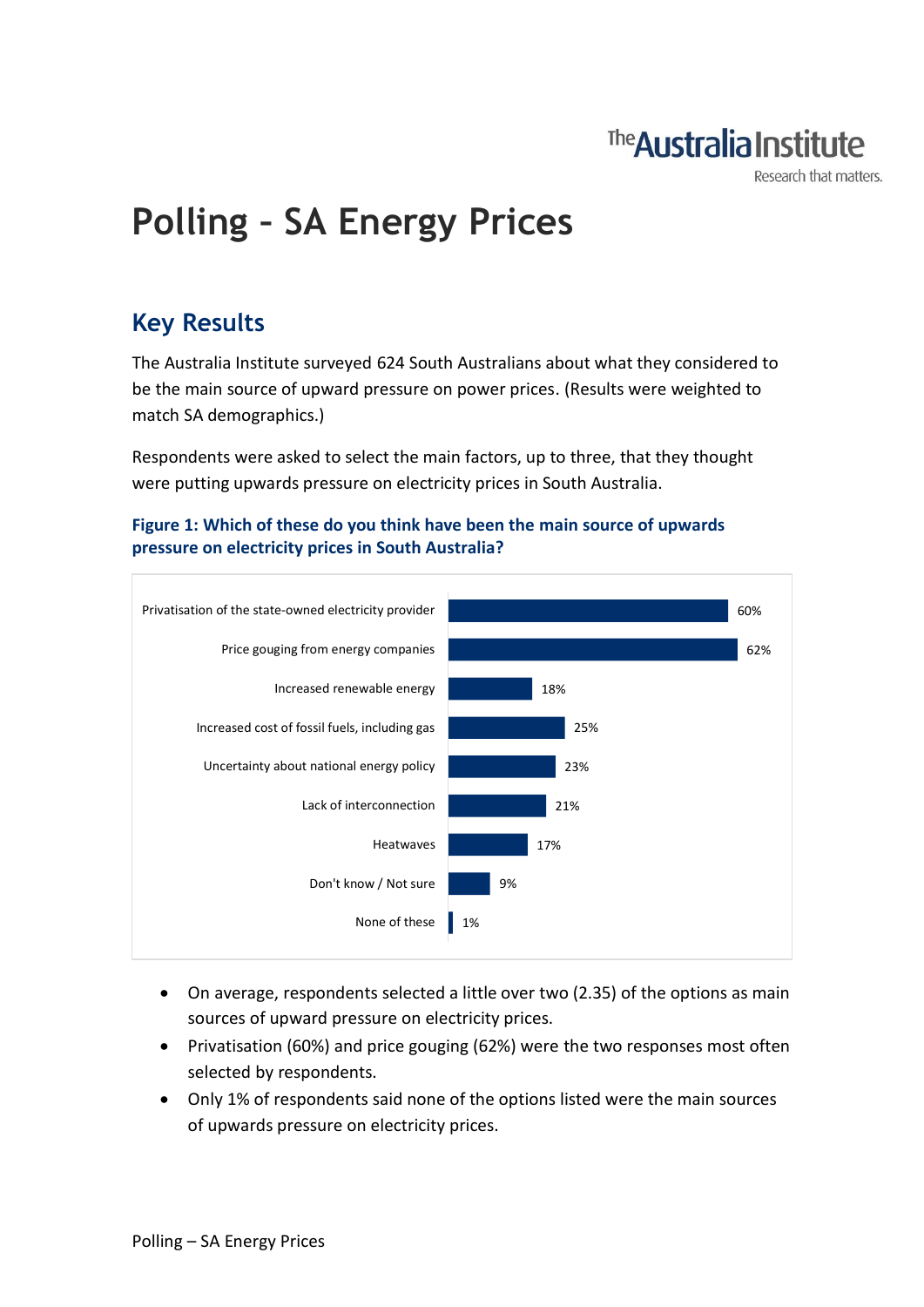From those selected in the previous questions, respondents were then asked to say which they thought was the principal reason for the increasing cost of electricity. Privatisation of the state-owned energy provider was the most often selected.



#### **Figure 2: Which of these do you think has been the main source of upwards pressure on electricity prices in South Australia?**

- 40% of South Australians blame privatisation of the state-owned electricity provider as the single biggest reason for power price increases.
- Price gouging from energy companies was the number one concern for one out of every three South Australians (34%), making it the second most often selected.
- All other responses were selected by less than 10% of respondents, including increased renewable energy (8%).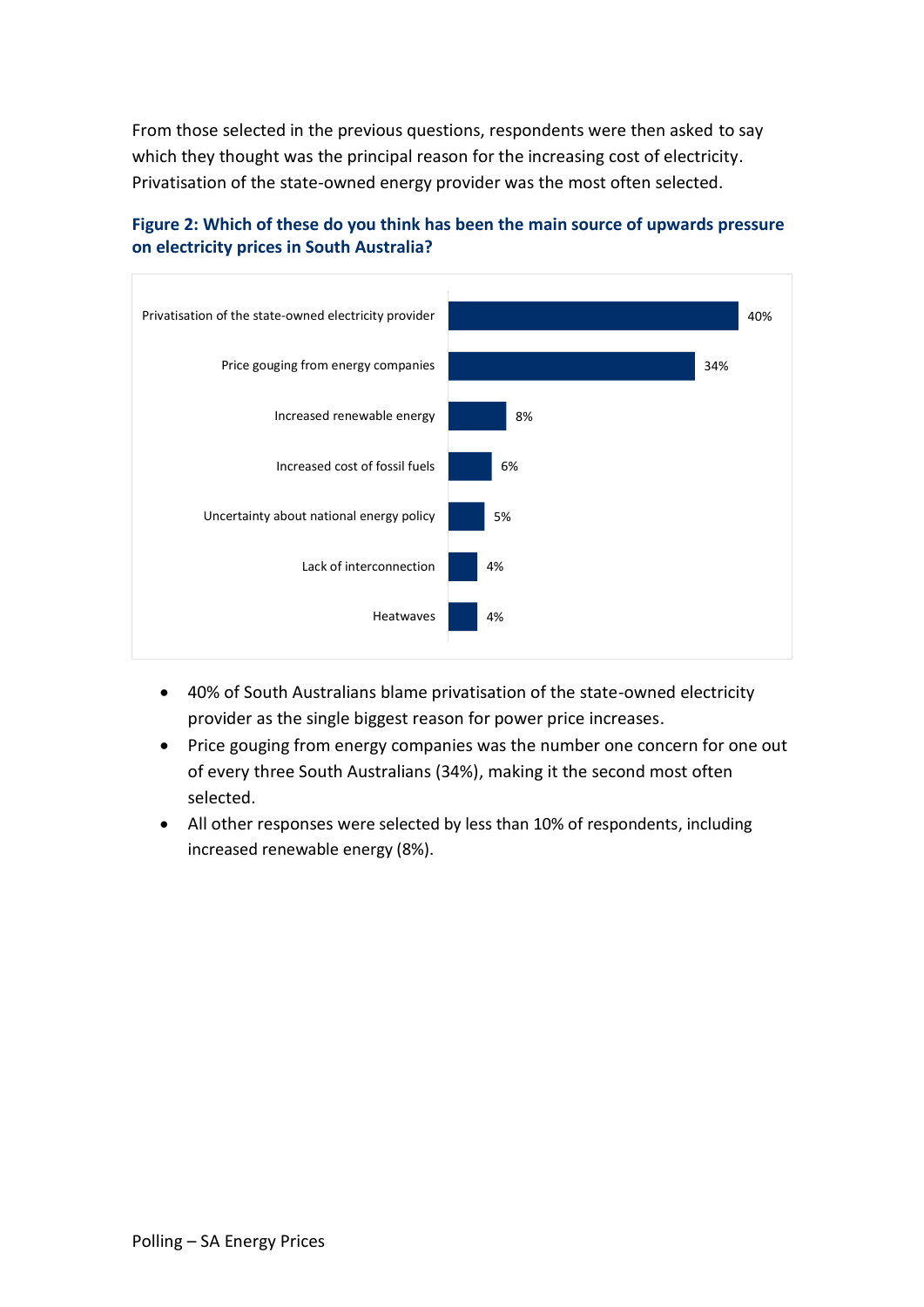## **Method**

The Australia Institute conducted a survey of 624 South Australians between 20 February 2019 and 4 March 2019, online through Dynata / Research Now. Results were weighted by gender and age to reflect demographics in South Australia.

Voting crosstabs show voting intentions for the lower house. Those who were undecided were asked which way they were leaning; these leanings are included in voting intention crosstabs, but results are also shown separately for undecideds. "LNP" includes separate responses for Liberal and National.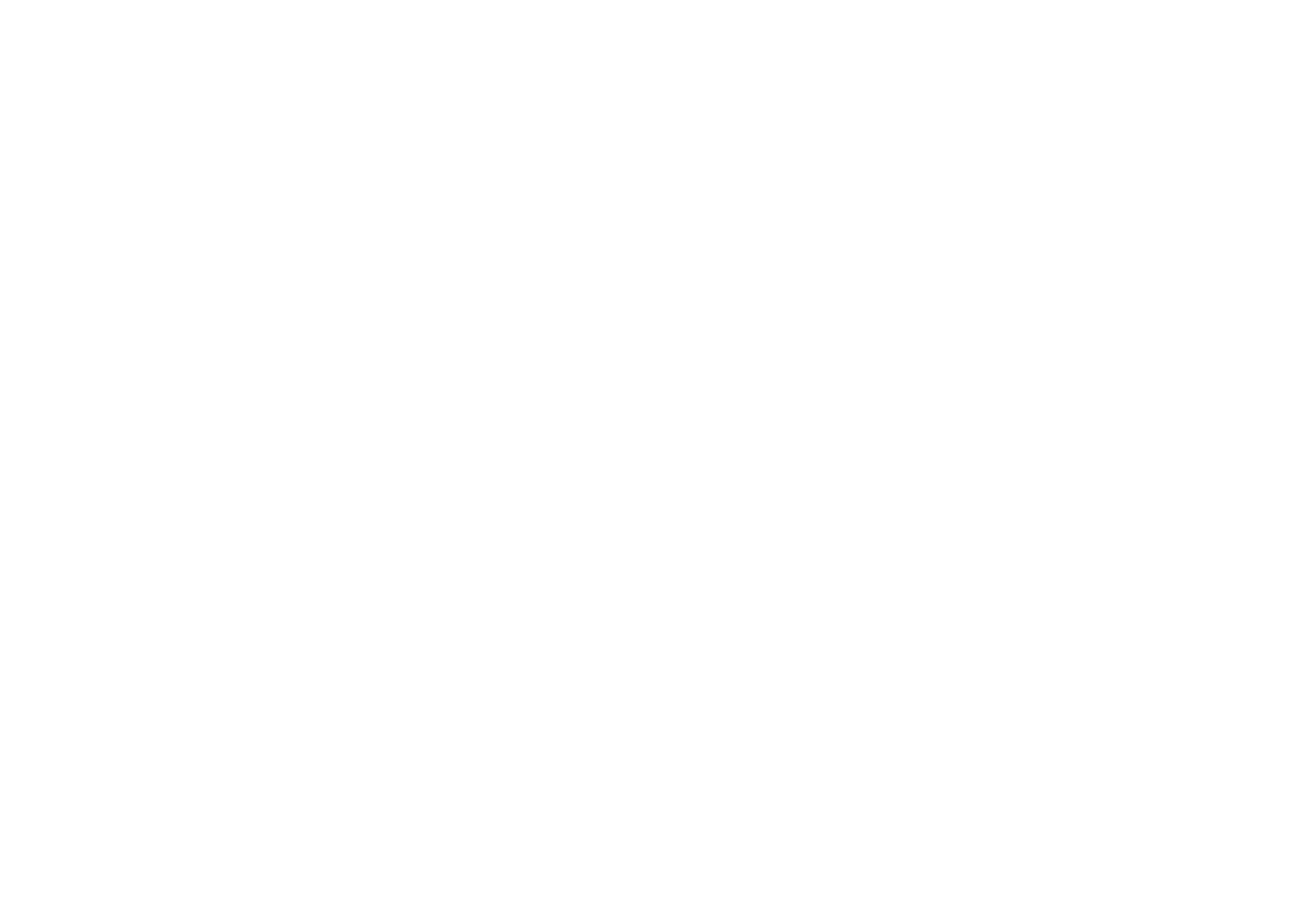### **Detailed results**

**Q: These questions are about energy in South Australia.**

**Which of these do you think have been the main source of upwards pressure on electricity prices in South Australia? Select up to three**

*(Options given in randomised order)*

|                                                                 | <b>Total</b> | <b>Male</b> | Female | <b>LNP</b> | <b>ALP</b> | <b>PHON</b> | <b>GRN</b> | <b>Other</b> | <b>CA</b> | <b>Undec</b> |
|-----------------------------------------------------------------|--------------|-------------|--------|------------|------------|-------------|------------|--------------|-----------|--------------|
| <b>Privatisation of the state-owned</b><br>electricity provider | 60%          | 60%         | 61%    | 52%        | 63%        | 72%         | 56%        | 68%          | 72%       | 55%          |
| Price gouging from energy companies                             | 62%          | 66%         | 58%    | 60%        | 61%        | 62%         | 60%        | 67%          | 62%       | 49%          |
| Increased renewable energy                                      | 18%          | 26%         | 12%    | 29%        | 10%        | 20%         | 12%        | 16%          | 22%       | 12%          |
| Lack of interconnection to Eastern states                       | 21%          | 22%         | 19%    | 27%        | 19%        | 10%         | 16%        | 18%          | 18%       | 13%          |
| <b>Heatwaves</b>                                                | 17%          | 14%         | 19%    | 15%        | 19%        | 18%         | 14%        | 17%          | 24%       | 19%          |
| Increased cost of fossil fuels, including gas                   | 25%          | 25%         | 24%    | 26%        | 25%        | 22%         | 31%        | 19%          | 22%       | 22%          |
| Uncertainty about national energy policy                        | 23%          | 24%         | 21%    | 27%        | 20%        | 15%         | 18%        | 25%          | 27%       | 19%          |
| None of these                                                   | 1%           | 2%          | 1%     | 1%         | 1%         | 0%          | 0%         | 3%           | 3%        | 2%           |
| Don't know / Not sure                                           | 9%           | 6%          | 12%    | 7%         | 10%        | 9%          | 14%        | 9%           | 6%        | 20%          |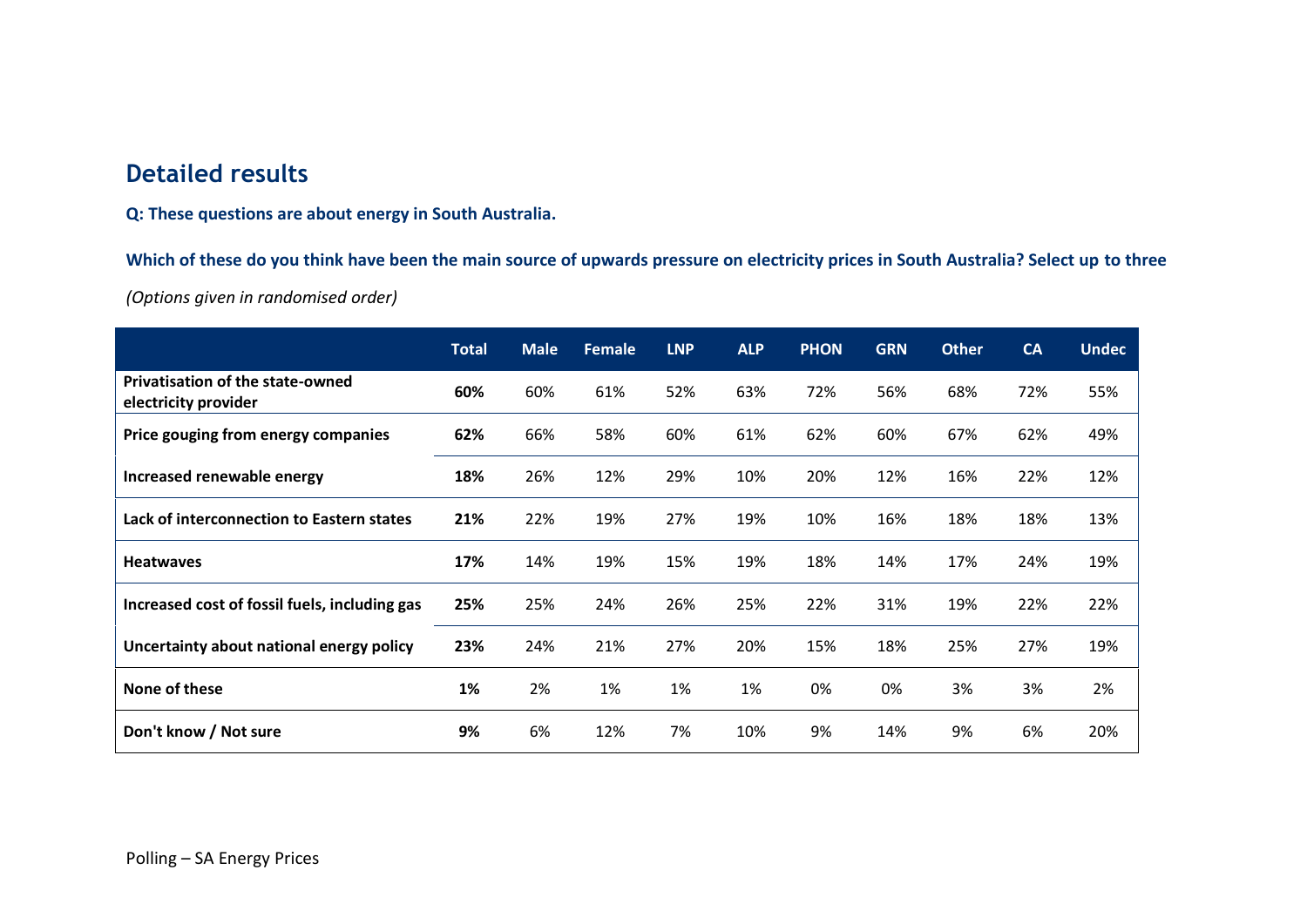|                                                                 | $18-24y$ | $25 - 34y$ | $35-44y$ | $45-54y$ | $55-64y$ | $65y+$ |
|-----------------------------------------------------------------|----------|------------|----------|----------|----------|--------|
| <b>Privatisation of the state-owned</b><br>electricity provider | 40%      | 42%        | 61%      | 62%      | 64%      | 69%    |
| Price gouging from energy companies                             | 36%      | 54%        | 57%      | 64%      | 65%      | 69%    |
| Increased renewable energy                                      | 11%      | 18%        | 10%      | 15%      | 22%      | 23%    |
| Lack of interconnection to Eastern states                       | 8%       | 15%        | 18%      | 25%      | 21%      | 24%    |
| <b>Heatwaves</b>                                                | 24%      | 22%        | 21%      | 14%      | 12%      | 16%    |
| Increased cost of fossil fuels, including<br>gas                | 25%      | 28%        | 21%      | 22%      | 31%      | 22%    |
| Uncertainty about national energy policy                        | 5%       | 12%        | 28%      | 18%      | 23%      | 32%    |
| None of these                                                   | 2%       | 3%         | 0%       | 1%       | 1%       | 1%     |
| Don't know / Not sure                                           | 27%      | 16%        | 4%       | 10%      | 8%       | 5%     |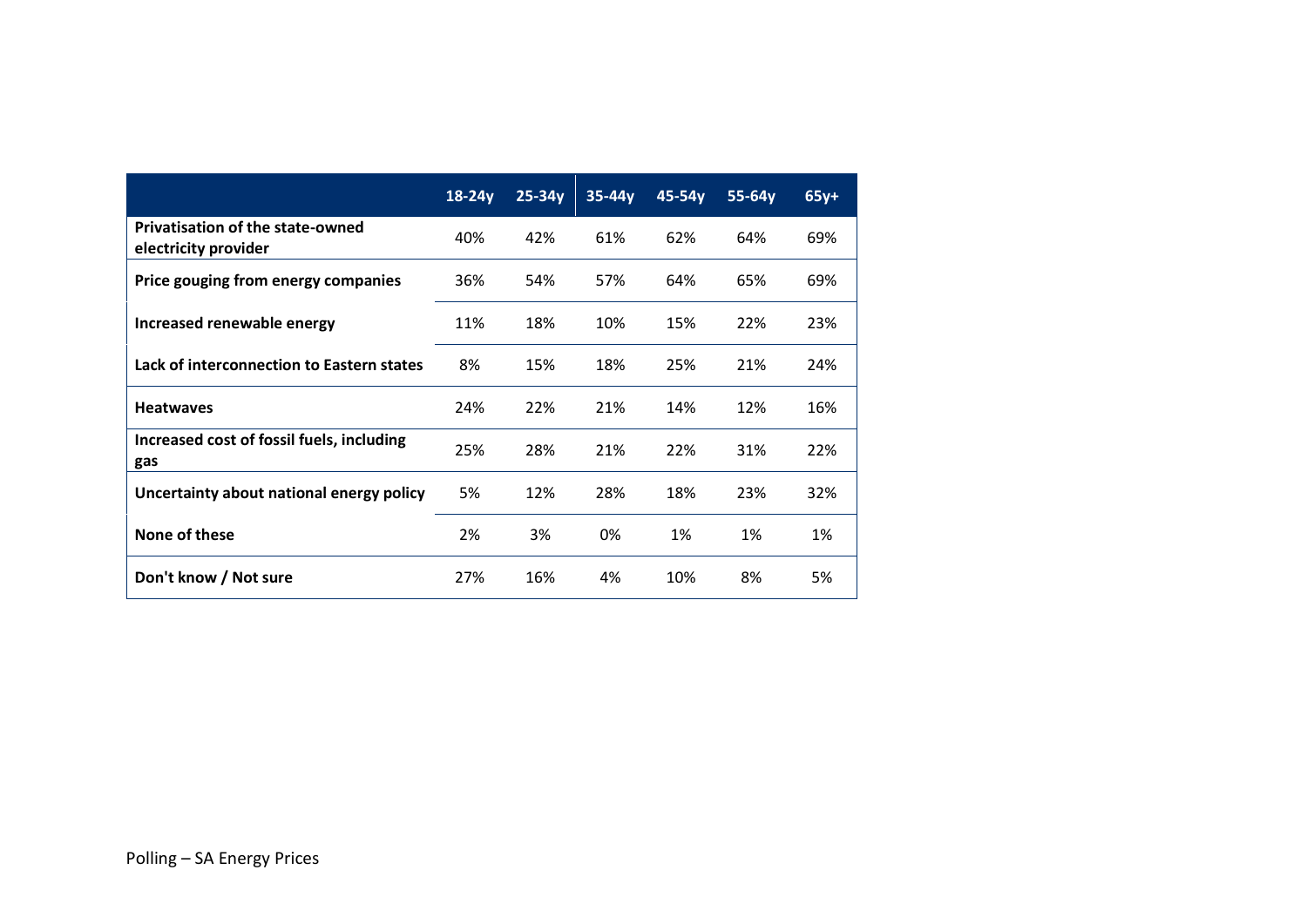#### **Q: Which of these do you think have been the main source of upwards pressure on electricity prices in South Australia?**

*(Showing options selected above)*

|                                                                 | <b>Total</b> | <b>Male</b> | <b>Female</b> | <b>LNP</b> | <b>ALP</b> | <b>PHON</b> | <b>GRN</b> | <b>Other</b> | CA  | <b>Undec</b> |
|-----------------------------------------------------------------|--------------|-------------|---------------|------------|------------|-------------|------------|--------------|-----|--------------|
| <b>Privatisation of the state-owned</b><br>electricity provider | 40%          | 38%         | 42%           | 31%        | 47%        | 45%         | 40%        | 43%          | 48% | 42%          |
| Price gouging from energy companies                             | 34%          | 32%         | 35%           | 32%        | 32%        | 38%         | 27%        | 40%          | 32% | 33%          |
| Increased renewable energy                                      | 8%           | 12%         | 4%            | 15%        | 2%         | 5%          | 4%         | 5%           | 8%  | 3%           |
| Lack of interconnection to Eastern states                       | 4%           | 5%          | 4%            | 4%         | 6%         | 2%          | 7%         | 2%           | 2%  | 2%           |
| <b>Heatwaves</b>                                                | 4%           | 3%          | 5%            | 4%         | 3%         | 3%          | 4%         | 4%           | 5%  | 6%           |
| Increased cost of fossil fuels, including<br>gas                | 6%           | 5%          | 6%            | 7%         | 4%         | 5%          | 15%        | 3%           | 0%  | 9%           |
| Uncertainty about national energy policy                        | 5%           | 6%          | 4%            | 7%         | 5%         | 2%          | 2%         | 2%           | 4%  | 5%           |